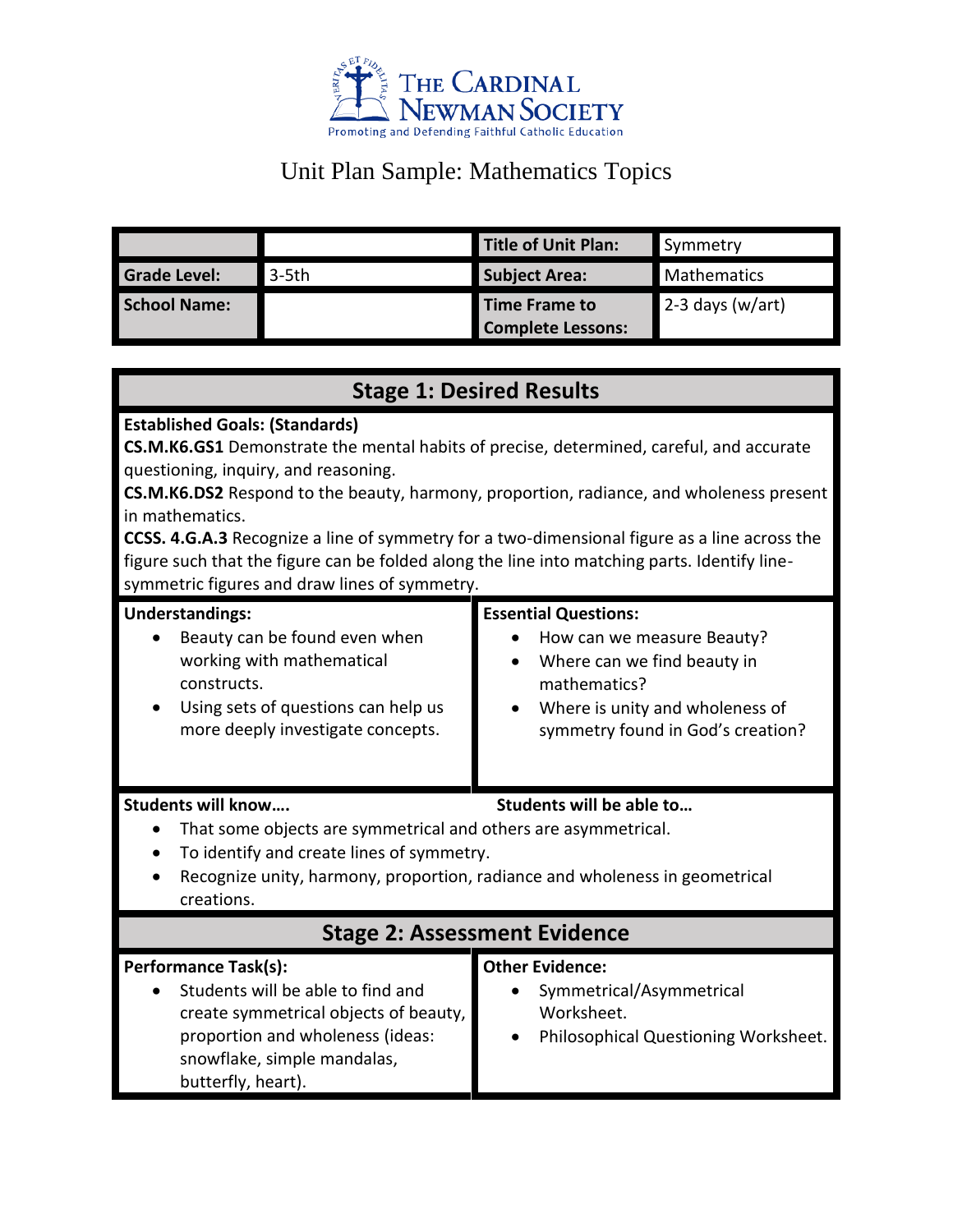### **Stage 3: Learning Plan**

#### **Learning Activities: Selected**

**Day 1:** Use "A Symmetrical World" (See Resources) as a hook to introduce students to symmetry. Do not show them the title, but ask what can they find similar about each of the images shown. Select two or three of the images to help focus student answers to the mathematical concept.

Alternative to the video: Slideshow or cut magazine images depicting symmetrical objects such as a sunflower, honeycomb, peacock, etc. Ask students what they see similar about the images.

Using a circle, square, and triangle, (or image from the video) show students how to use a straight-edge to draw a line of symmetry. Place a mirror on the line of symmetry to divide the image in half, then ask the students what they see (whole image).

Introduce the mathematical definition of "symmetry" referring back to the images. Select some non-examples to help define the word "asymmetric". These non-examples might include a pair of scissors with two different size finger holes, the United States flag, or a glove.

Pair students up and have them look throughout the room to identify items that are both symmetrical and asymmetrical. Identify items in both categories on the worksheet and draw lines of symmetry. In large group ask: Are there more of one than the other? Why are these objects in one category and not the other?

**Day (or Lesson) 2:** Re-play video on symmetry. Ask students if they think these images are beautiful? Use philosophical questions below in a discussion of Beauty.

Prepare a worksheet (See Resources below) with the outline of a circle, an octagon, a trapezoid, a square, a rectangle and an oval. Have students draw a line of symmetry through each shape.

Help students create mandalas or fold paper snowflakes to demonstrate symmetry. **Note:** Lessons and activities can be divided as needed and as age appropriate.

### **Additional Lesson plans and student Resources:**

**Homeschoolmath.net Line Symmetry Worksheet. <http://www.homeschoolmath.net/teaching/g/symmetry.php>**

### **Vocabulary and Definitions:**

**Symmetry:** an object is symmetrical when it can be halved or turned in such a way that it fits exactly onto itself. There are two types of symmetry: reflection and rotation.<sup>1</sup> **Asymmetric:** A plane or solid that is not symmetric.

### **Teacher Resources:**

McDonald, P. (2014). *A symmetrical world*. Retrieved from https://www.youtube.com/watch?time\_continue=3&v=KMC\_1dVtd4c **[http://illuminations.nctm.org](http://illuminations.nctm.org/) (resources for teaching math – worksheet for line of symmetry)**

 $\overline{a}$ <sup>1</sup> Large, T. (2006). *The Usborne Illustrated Dictionary of Math.* London, England: Usborne Publishing Ltd. See page 42.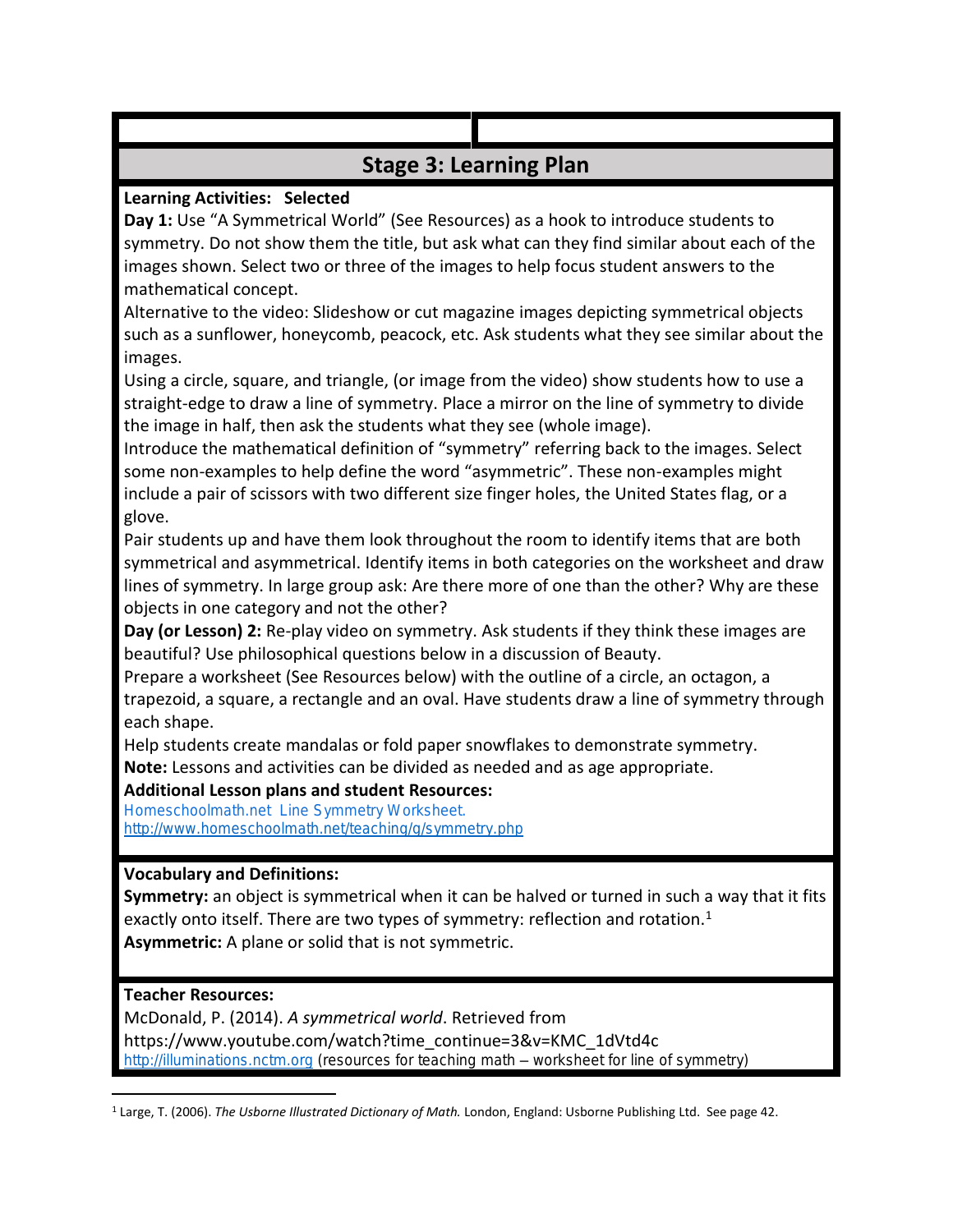**Educating to Truth, Beauty, and Goodness. Retrieved from The Cardinal Newman Society <https://cardinalnewmansociety.org/catholic-curriculum-standards/appendix-a/>**

**Spitzer, R. (2011).** *Ten universal principles: A brief philosophy of the life issues.* **San Francisco, CA: Ignatius Press. pp. 135 – 137 on Beauty.**

**Pauley, C. & Spitzer, R. (2012).** *Principles and Choices: Identity and Values. Book One***. pp.20-17. High school textbook that introduces the five transcendentals of Truth, Beauty, Goodness/Justice, Love, and Unity. See www.healingtheculture.com.**

**Cross - Curricular Connection**

**Art:** Creating mandalas, snowflakes, masks.

Design a paper quilt with squares divided into equal parts.

Thank you to Mary Ann Draudt and the Diocese of Lansing, as well as Dr. Vicki Parks from St. John Catholic School (Diocese of Pensacola/Tallahassee) for their assistance with this exemplar.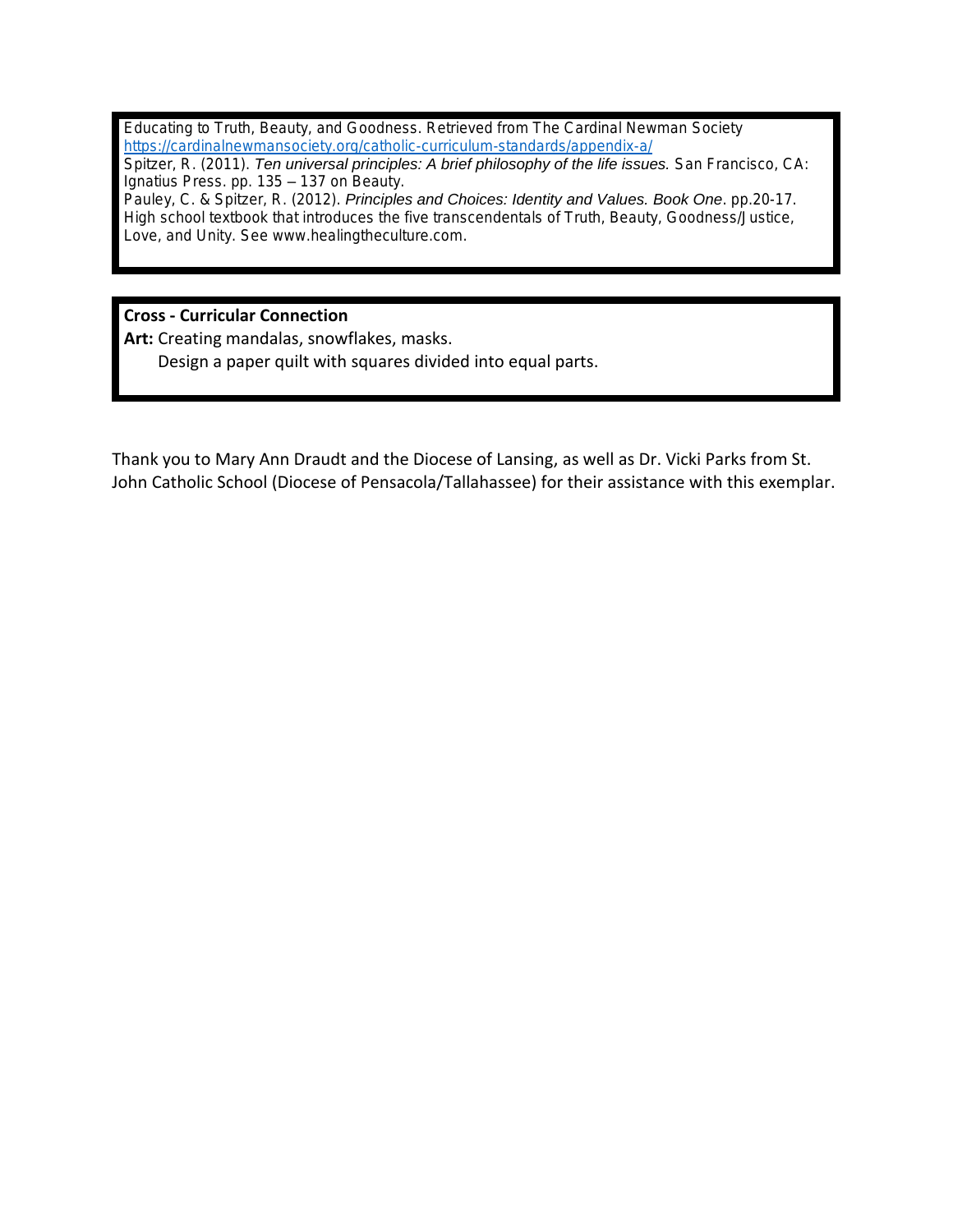## symmetry

Symmetry is having one side that exactly mirrors the other.



A line of symmetry divides a symmetrical shape in half.



Permission for use granted by author October 13, 2017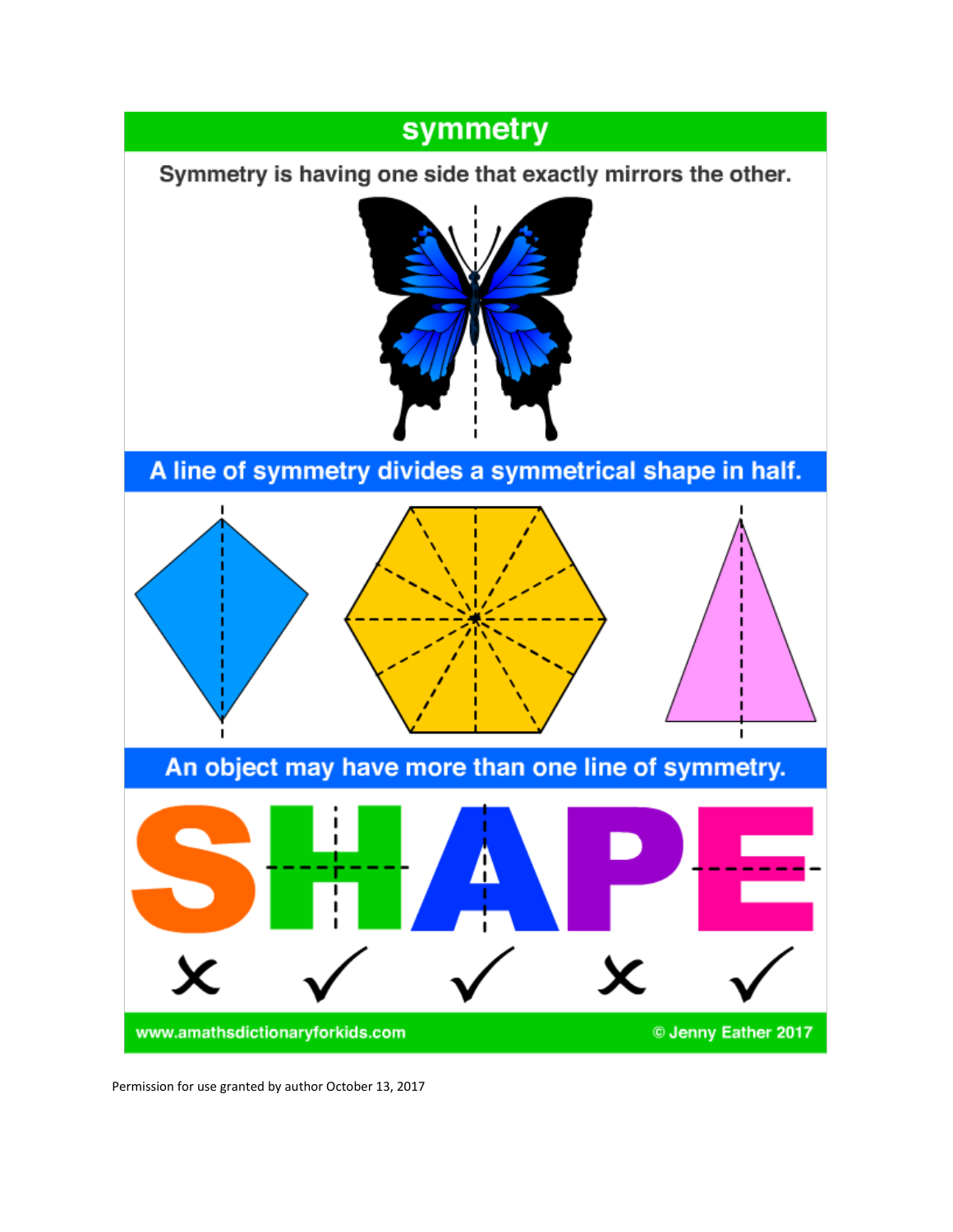| Symmetrical<br>Draw a picture of the object and its line of<br>symmetry. | Asymmetrical<br>Draw a picture of the object |
|--------------------------------------------------------------------------|----------------------------------------------|
| 1.                                                                       | 1.                                           |
| 2.                                                                       | 2.                                           |
| 3.                                                                       | 3.                                           |
| 4.                                                                       | 4.                                           |
|                                                                          |                                              |

**Explain why an object is symmetrical and not symmetrical.**